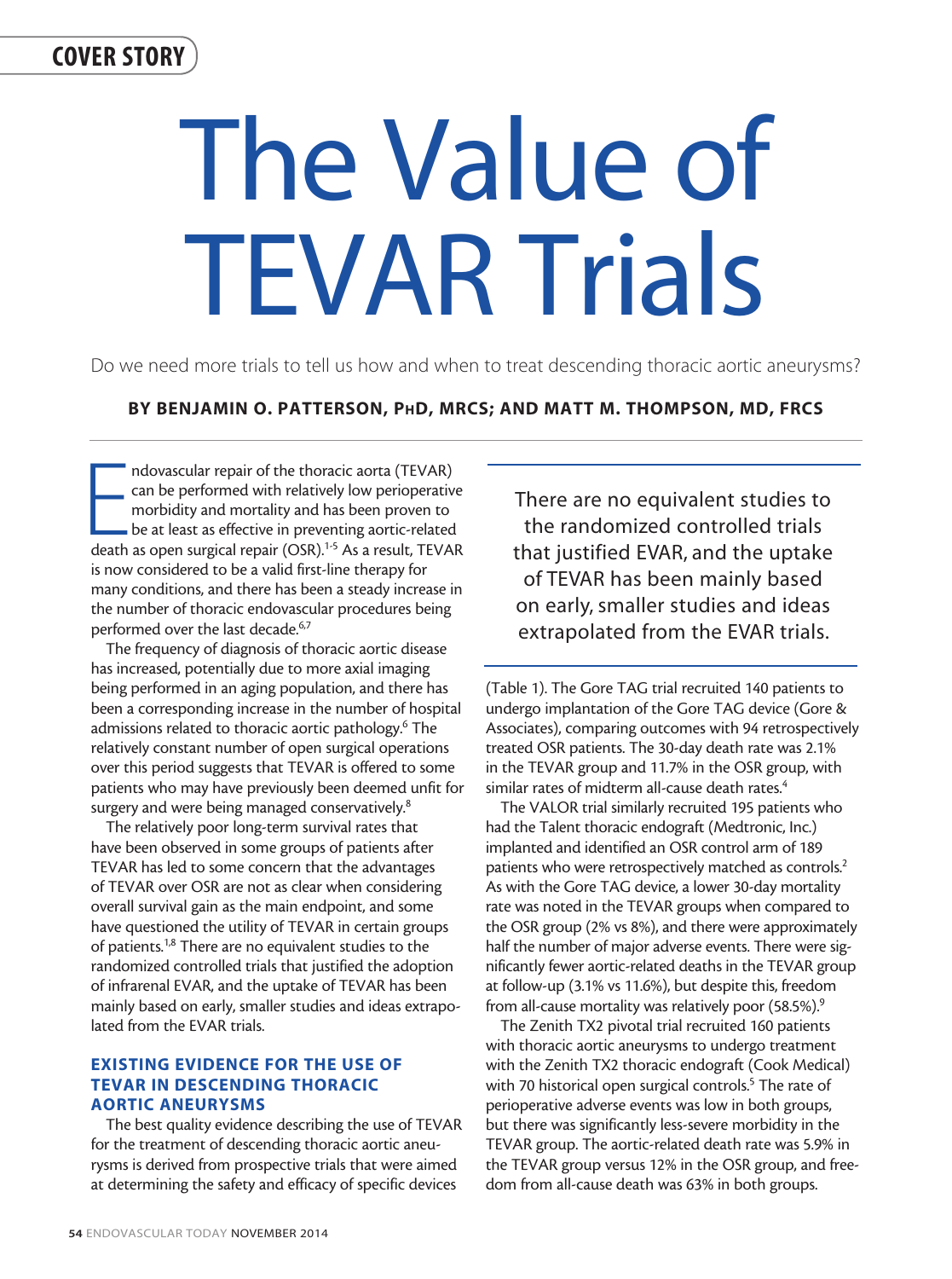| TABLE 1. PIVOTAL TRIALS INVESTIGATING THE USE OF A SINGLE STENT GRAFT IN TAA PATIENTS  |                               |              |           |                     |                         |                      |                       |                                             |                                           |                                       |
|----------------------------------------------------------------------------------------|-------------------------------|--------------|-----------|---------------------|-------------------------|----------------------|-----------------------|---------------------------------------------|-------------------------------------------|---------------------------------------|
| <b>Study</b>                                                                           | Length<br>of<br>Follow-<br>Up | Study<br>Arm | ${\sf N}$ | 30-Day<br>Mortality | 30-Day<br><b>Stroke</b> | 30-Day<br>SCI        | Major<br>Morbidity    | <b>Freedom From</b><br>Reintervention       | Freedom<br>From<br><b>Aortic</b><br>Death | Freedom<br>From<br>All-Cause<br>Death |
| Gore TAG<br>1999-2001                                                                  | 60 mo                         | <b>TEVAR</b> | 140       | 3/140<br>(2.1%)     | 5/140<br>(4% )          | 4/140<br>(2.9%)      | <b>NA</b>             | 96.4%                                       | 97.2%                                     | 68%                                   |
|                                                                                        |                               | <b>OSR</b>   | 94        | 11/94<br>(11.7%)    | 4/94<br>(4% )           | 13/94<br>(14%)       | <b>NA</b>             | <b>NA</b>                                   | 88.3%                                     | 67%                                   |
| <b>VALOR I</b><br>2003-2005                                                            | 60 mo                         | <b>TEVAR</b> | 195       | 4/195<br>$(2.1\%)$  | 7/195<br>(7%)           | 17/195<br>(8.7%)     | 80/195<br>(41%)       | 81.5%<br>$(91.6\% \text{ at } 1 \text{ y})$ | 96.1%<br>(96.9% at<br>1 y)                | 58.5%<br>(83.9% at<br>1 y)            |
|                                                                                        |                               | <b>OSR</b>   | 189       | 15/189<br>$(7.9\%)$ | 13/189<br>$(7.3\%)$     | 29/189<br>$(15.2\%)$ | 151/179<br>$(84.4\%)$ | <b>NA</b>                                   | 88.4% at<br>1 <sub>y</sub>                | 79.4% at<br>1 <sub>y</sub>            |
| Zenith TX2<br>2004-2006                                                                | 60 mo                         | <b>TEVAR</b> | 160       | 3/160<br>(1.9%)     | 4/160<br>(2.5%)         | 9/160<br>(5.7%)      | 225/160<br>$(15.6\%)$ | 92%                                         | 94.1%                                     | 62.8%                                 |
| Approviations NA not quailable SCL spinal chard ischemia: TAA thoracic gostic queurysm |                               | <b>OSR</b>   | 70        | 4/70<br>(5.7%)      | 6/70<br>$(8.6\%)$       | 6/70<br>$(8.6\%)$    | 25/70<br>(44.3%)      | 88%                                         | 88%                                       | 62.9%                                 |

*Abbreviations: NA, not available; SCI, spinal chord ischemia; TAA, thoracic aortic aneurysm.*

# ARE THERE DISCREPANCIES BETWEEN TRIALS AND REAL-WORLD PRACTICE?

The results of these three trials seem to justify the increased use of TEVAR as the first-line therapy of choice in patients with suitable thoracic aortic pathology, but comparison with large administrative datasets suggests that the cohorts studied may not be reflective of realworld practice.

## Perioperative Mortality and Major Morbidity

The perioperative mortality rate reported for trial patients undergoing elective OSR was significantly higher than for TEVAR patients, with over a fourfold higher risk of death (odds ratio, 4.5; 95% confidence interval, 2.1–10; *P* < .001) (Table 2). Analyses of hospital administrative databases do not show a clear difference in perioperative mortality (Table 3). Data from the US Nationwide Inpatient Sample of patients who underwent repair of thoracic aortic aneurysms showed that the mortality rate was 2.3% in both groups.<sup>10</sup> Analysis of US Medicare data from 1998 to 2007 showed that

30-day survival was slightly better in patients undergoing TEVAR,<sup>11</sup> and analysis of the UK Hospital Episode Statistics (HES) database showed similar early mortality rates of 6.5% versus 7.6% for those undergoing TEVAR and OSR, respectively.<sup>8</sup> This is probably explained by the fact that the patients in the trials were usually fit enough to have undergone OSR, if required, and it was noted in all of the administrative database analyses that the TEVAR cohort was generally more physically frail than the OSR group.

The rate of other serious morbidity among patients undergoing OSR was double of that in the TEVAR trial patients. This was 41% versus 84% in the VALOR trial and 15.6% versus 44.3% in the Zenith TX2 trial (Table 1). The OSR patients also had a > twofold risk of developing spinal cord ischemia (odds ratio, 2.4; 95% confidence interval, 1.5–4; *P* < .001) (Table 2). This was borne out in the large datasets, which concluded that TEVAR can be performed in older, sicker patients with less perioperative morbidity and leads to a greater chance of timely discharge from the hospital.<sup>10,11</sup>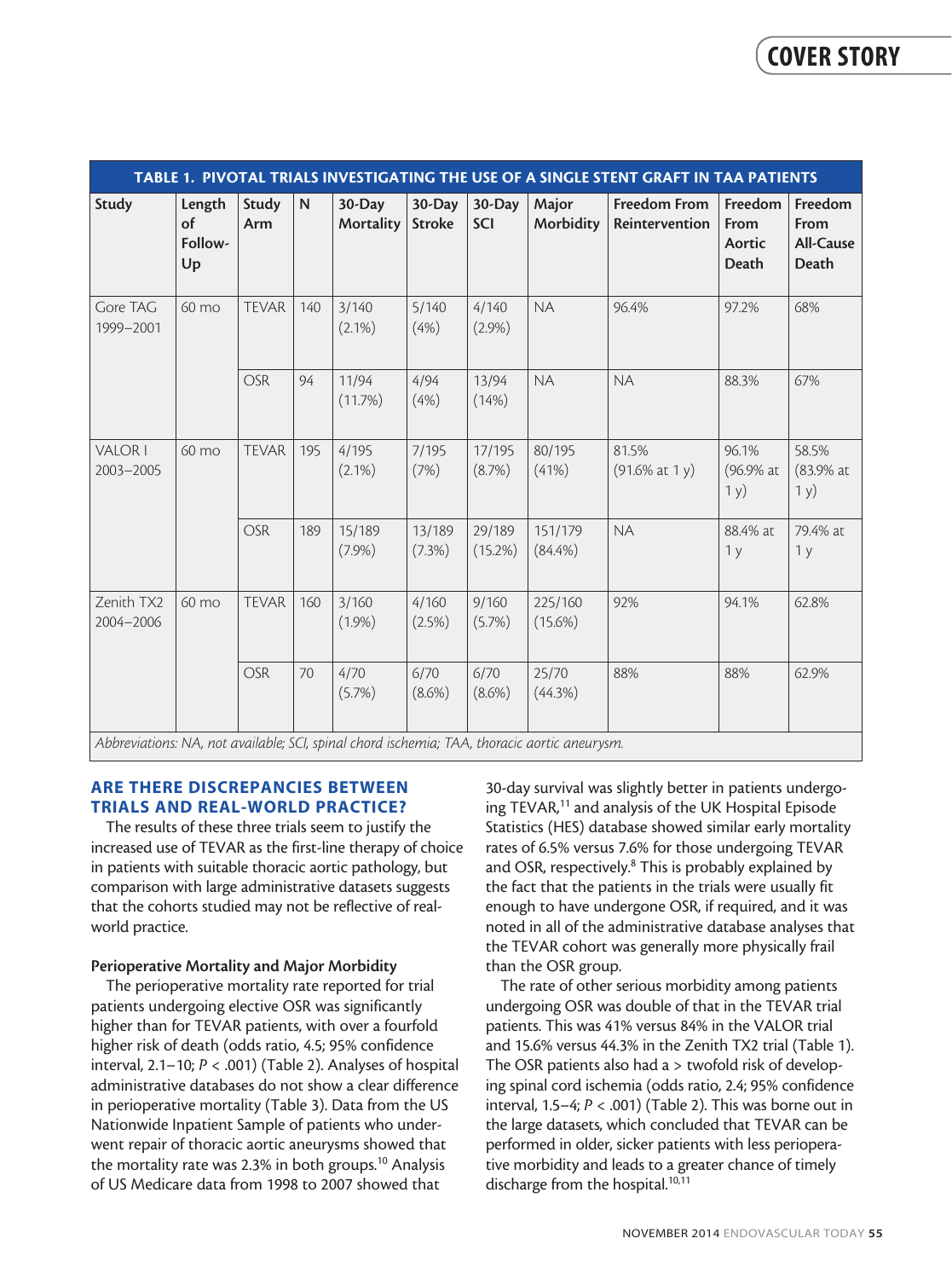| <b>TABLE 2. COMPOSITE ADVERSE EVENT RATE</b>            |                             |                           |                             |  |  |  |  |
|---------------------------------------------------------|-----------------------------|---------------------------|-----------------------------|--|--|--|--|
| <b>Adverse Events</b>                                   | <b>TEVAR</b><br>$(n = 495)$ | <b>OSR</b><br>$(n = 353)$ | OR (95% CI);<br>P Value     |  |  |  |  |
| 30-day death                                            | 10(2%)                      | 30 (9%)                   | $4.5(2.1-10);$<br>P < .001  |  |  |  |  |
| 30-day spinal<br>cord ischemia                          | 30 (6%)                     | 48 (14%)                  | $2.4(1.5-4);$<br>P < .001   |  |  |  |  |
| 30-day stroke                                           | 21(4%)                      | 23 (7%)                   | $1.6(0.8-3);$<br>$P = .158$ |  |  |  |  |
| Abbreviations: CI, confidence interval; OR, odds ratio. |                             |                           |                             |  |  |  |  |

#### Aortic-Related Death

Data from the EVAR I trial suggest that the early mortality benefit seen after endovascular repair of abdominal aortic aneurysms may be lost due to an excess of late aortic-related deaths.12 This has not been seen so far in studies of TEVAR. Freedom from aortic-related death in the pivotal trials was 94% to 97% at 5-year follow-up, which is in agreement with other recent studies and is superior to that seen after OSR.<sup>1</sup> An important caveat to this is that there are very little 10-year follow-up data available for patients who have undergone TEVAR.

## All-Cause Mortality

Despite the protection that aortic repair confers against aortic-related death, freedom from all-cause mortality at midterm follow-up is fairly poor in both the trials and administrative datasets (Tables 1 and 3). The MOTHER (Medtronic Outcomes of Thoracic Endovascular Repair) registry, which contained the VALOR study cohort, as well as registry and high-risk arms, reported a midterm survival rate of 56%, with most patients dying of cardiovascular causes or malignancy.<sup>1</sup> The Medicare and HES studies showed a similarly poor rate of survival, with more patients in the TEVAR group dying of "cardiorespiratory" causes, probably leading to a higher attrition rate in the this group (Table 3).8,11 Patients treated for thoracic aortic aneurysms

experience a high level of all-cause mortality that is often not related the primary treated condition. This can be seen in comparisons with matched control groups of the same age and sex who do not have aneurysmal disease.<sup>13</sup>

# DO WE NEED MORE TRIALS TO TELL US HOW AND WHEN TO TREAT DESCENDING THORACIC AORTIC ANEURYSMS?

Repairing aneurysms of the descending thoracic aorta prevents aortic-related death regardless of the method employed, although in comparative trials, there are substantial early benefits associated with the TEVAR in terms of perioperative morbidity and mortality. Reports from large administrative databases suggest that these early mortality benefits are less pronounced, probably due to a propensity to offer TEVAR to less-fit patients who may not have been treated at all when OSR was the only option. A trial to compare the early outcomes of TEVAR and OSR does not seem to be necessary given these existing data.

A study with the goal of determining the appropriate threshold to offer surgery when the risk of aortic-related death outweighs the risks of intervention would, however, be valuable. Ideally, this would also help to identify individuals who are likely to die due to unrelated causes regardless of undergoing aortic repair, rendering surgery potentially fruitless and subjecting them to the risk of perioperative morbidity and mortality. The best way to investigate this would be a "Small Thoracic Aneurysms" trial, similar in methodology to the UK Small Aneurysm trial.14 Patients could be randomized into either a treatment or observation arm and then followed to compare life expectancy and potential cause of death in each group. It may then be possible to determine which patients should be managed conservatively and which should be treated with either TEVAR or OSR.

Descending thoracic aortic aneurysm is not a common condition, so a large number of participating centers recruiting over a long period of time would be required

| <b>TABLE 3. FREEDOM FROM ALL-CAUSE DEATH IN ADMINISTRATIVE DATABASE ANALYSES</b>                     |                  |                                               |                                             |                                             |  |  |  |  |
|------------------------------------------------------------------------------------------------------|------------------|-----------------------------------------------|---------------------------------------------|---------------------------------------------|--|--|--|--|
| <b>Adverse Events</b>                                                                                | <b>Study Arm</b> | <b>NIS</b><br>(United States)<br>$N = 11,669$ | Medicare<br>(United States)<br>$N = 15,305$ | <b>HES</b><br>(United Kingdom)<br>$N = 759$ |  |  |  |  |
| 30-day death $(\%)$                                                                                  | <b>TEVAR</b>     | 2.3                                           | 6.1                                         | 6.5                                         |  |  |  |  |
|                                                                                                      | <b>OSR</b>       | 2.3                                           | 7.1                                         | 7.6                                         |  |  |  |  |
| Freedom from                                                                                         | <b>TEVAR</b>     | <b>NA</b>                                     | 62                                          | 54                                          |  |  |  |  |
| all-cause death at 5 years (%)                                                                       | <b>OSR</b>       | <b>NA</b>                                     | 72                                          | 66                                          |  |  |  |  |
| Abbreviations: NA, not available; NIS, National in-patient sample; HES, Hospital Episode Statistics. |                  |                                               |                                             |                                             |  |  |  |  |